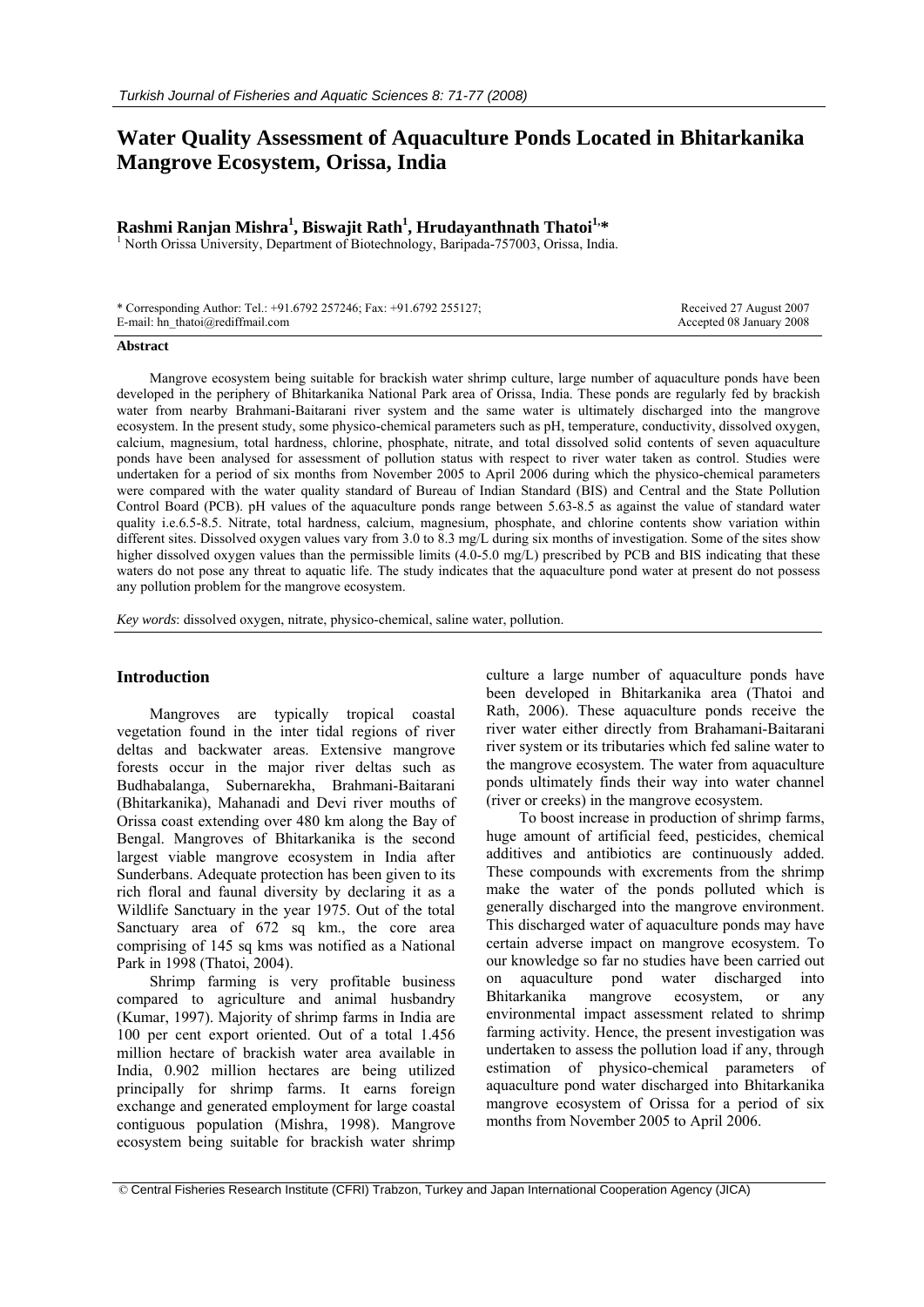### **Materials and Methods**

### **Study Area**

Bhitarkanika located at the confluence of Brahmani and Baitarani river deltas in the district of Kendrapara in Orissa and is the second largest viable mangrove ecosystem in India (after Sunderbans). Bhitarkanika Wildlife Sanctuary extended from 20°30' N to 20°50' N latitude and 86°30' E and 87°06' E longitude. Out of the total geographical area, the mangrove forests constitute approximately 130 km<sup>2</sup>. The rest area covers water bodies, agriculture land, villages and other revenue lands. Bhitarkanika presents a variety of habitats and climatic conditions. The Sanctuary is bounded by river Dhamara in the north, the river Hansua to the west and Bay of Bengal on the eastern and southern sides respectively (Figure 1). Water quality of Brahmani river that is utilized for aquaculture pond is classified by the Central Board for prevention and control of water pollution as class "C" whose physico-chemical parameters considered as standards for assessment of pollution load in aquaculture ponds.

#### **Water Analyses**

The present study was carried out for a period of six months starting from November 2005 to April 2006. Monthly water samples were collected from eight different sampling sites which include one river water as site 1 and seven aquaculture ponds that utilizes the same river water as site 2 to 8 which are distributed in the periphery of the National Park. The

sites were selected on the basis of location, natural or man-made and source of pollution to mangrove ecosystem. The water samples were collected between 8.00 a.m. to 9.00 a.m. using wide mouth sterile transparent plastic jar of five-liter capacity and usually from 10-15 cm depth from the water surface. For the analysis of dissolved oxygen, water samples were collected by BOD bottles of 300 ml capacity. The Manganese sulphate and the alkali iodide–azide reagent were added immediately at the collection site to fix the samples for studying dissolved oxygen. The measurement was carried out in the laboratory. The water temperature and pH were measured at the place of sampling sites using standard mercury thermometer and microprocessor based pocket pH meter (Waterproof pH scan WP 1). Immediately after arrival in to the laboratory the conductivity of the samples were measured with the help of a digital conductivity meter (Systronics model no. 341). For the study of nitrate-nitrogen, phosphate-phosphorus, chloride, calcium hardness, magnesium hardness and total hardness the samples were analysed in the laboratory following standard methods of American Public Health Association (APHA, 1992). The results of analysis were expressed as mg/L except temperature and conductivity measured as °C and milisiemens (ms) respectively.

#### **Statistical Analyses**

Statistical analyses were performed with MSTAT-C statistical software (1988) Month wise variations in eight different sites of each parameter were compared by using ANOVA. A significance level of P≤ 0.05 was used.



**Figure 1.** Location map of Bhitarkanika mangrove ecosystem showing sampling sites.  $(# = square symbol of sampling sites)$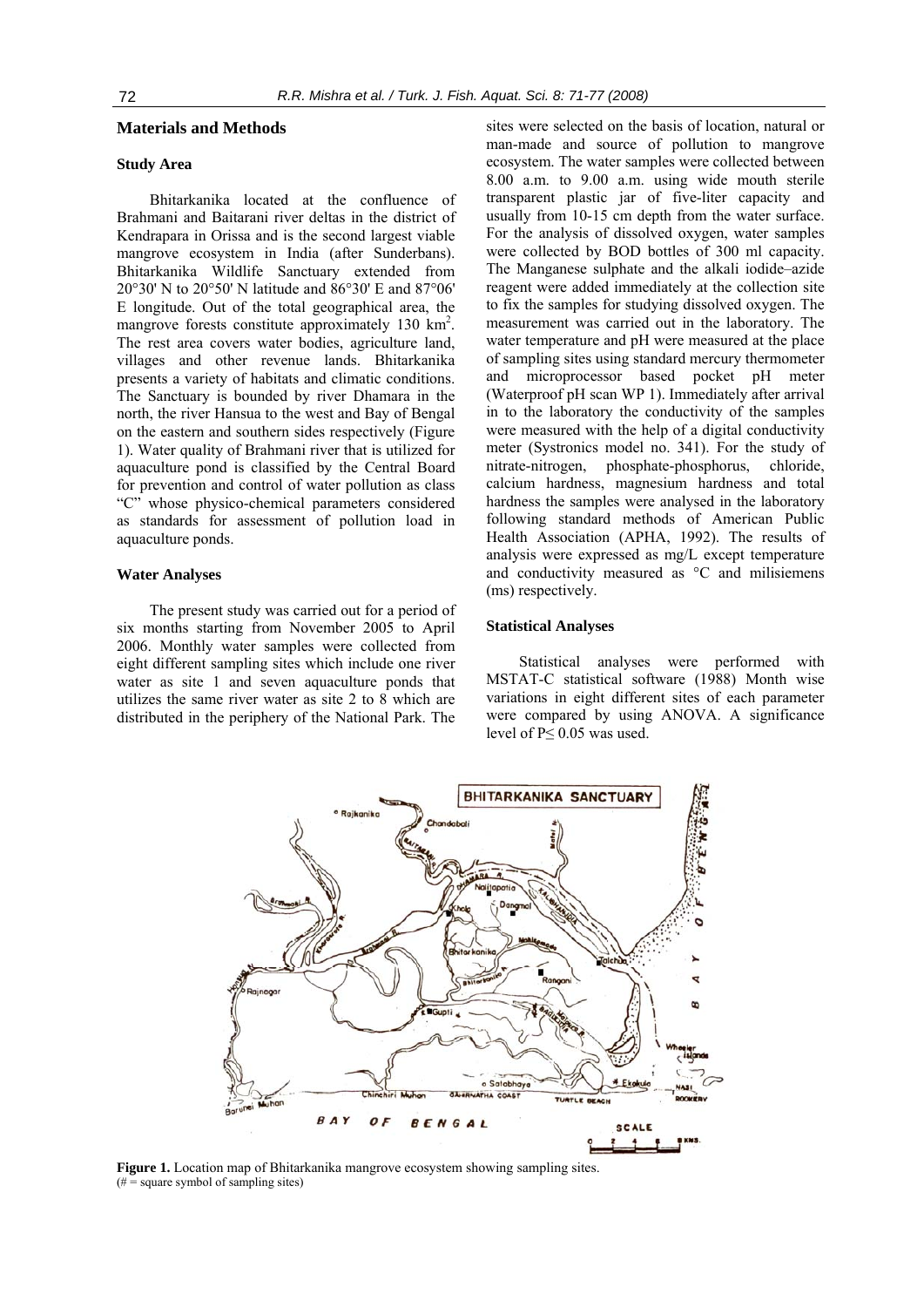# **Results**

Results of analyses of various physico-chemical parameters of river water as control (site-1) and seven aquaculture pond water (site 2 to 8) are given in Figure 1 to 11. The average of six months data of river as well as aquaculture pond waters are presented in Table 1.

Water temperature of aquaculture ponds ranged from a low of 21.2ºC in December to a high of 35.8ºC in April through out the period of study in contrast to the values of river water which ranges from 21.6ºC (January) to 35.5ºC (April). A minor variation of temperature was recorded in all the sites irrespective of the river and aquaculture pond water (Figure 2). The average temperature among the seven sites varies 27.28ºC to 28.65ºC as against 28.65ºC of river water (Table 1).

pH value of aquaculture ponds were ranged between 5.63 (January) to 8.5 (November) during the study period. On the other hand pH of river water varies from 6.76 (November) to 7.9 (March) (Table 1). There was a marginal variation of pH observed in all the sites during the period of investigation. In comparison to months, pH did not change much among sites (Figure 3).

Conductivity values of aquaculture ponds at seven different sites varied greatly during these six months of investigation period along with the river water. The conductivity was found maximum in the month of March i.e. 0.45(ms) and minimum in the month of December i.e.0.025 (ms) with alternate increase and decrease trend during the study period except for site-6 where it was almost static from February to April (Figure 4). The monthly average value of conductivity ranges from 0.237 (ms) to 0.169 (ms).

The maximum value of dissolved oxygen concentration was observed in site-8 in the month of December i.e. 11.36±0.09 mg/L where as the minimum value of dissolved oxygen was found in the site-2 in January i.e. 3.70±0.03 mg/L. The six month average value of dissolved oxygen of river water was 6.02 mg/L (Table 1). The dissolved oxygen value gradually decreases from November to April in all the sites along with the control (Figure 5).

Calcium content increases in all the investigation sites along with the river water for first four months i.e. November to February and then there was a sudden decrease during last two months (Figure 6). There is a significant variation of calcium content during the six months period of investigation in all the sites except site-5 which showed a declining trend. The average value of calcium was 233 to 281.23 mg/L (Table 1).

Magnesium content varies greatly among different sites. Maximum values of magnesium were observed during the months of December and January for site-1, site-2, site-4 and site-6 where as the rest of the sites showed maximum value in the month of April (Figure 7). The six month average value of magnesium was 464.45 mg/L as highest among the aquaculture ponds against the river water value of 380.45 mg/L

Monthly estimate of total hardness showed significant increase in the month of December and January for maximum sites followed by a declining trend with the minimum values in the month of February (Figure 8). The average value of total hardness ranges from 1136.16 to 2,954.4 mg/L in aquaculture ponds whereas the average value of total hardness in river water was 1,769.42 mg/L (Table 1). Total hardness remains static in last two month (March & April) in six sites except site-1 (control) and site-7 where variation was not so significant (Figure 8).

Within the investigation period the chlorine contents for all the sites were found to be least in the month of December and maximum in the month of February. However the chlorine content remains static in last two months, in aquaculture pond water as well as in river water (Figure 9). The mean value of

**Table 1.** Six month mean values of water quality parameters at eight sampling sites, in Bhitarkanika

| Parameter                              | River water |           | Aquaculture Pond Water |          |           |          |           |           |  |
|----------------------------------------|-------------|-----------|------------------------|----------|-----------|----------|-----------|-----------|--|
|                                        | $S-1$       | $S-2$     | $S-3$                  | $S-4$    | $S-5$     | $S-6$    | $S-7$     | $S-8$     |  |
| Temperature $(^{\circ}C)$              | 28.65       | 27.28     | 28.13                  | 28.65    | 28.53     | 28.55    | 28.91     | 28.61     |  |
| pH                                     | 7.38        | 6.96      | 7.31                   | 6.53     | 7.16      | 7.04     | 7.12      | 7.04      |  |
| Conductivity (ms)                      | $0.188*$    | 0.214     | 0.237                  | 0.236    | 0.194     | 0.169    | 0.192     | 0.197     |  |
| Dissol. Oxygen (mg/L)                  | 6.02        | 5.16      | 6.67                   | 4.1      | 5.46      | 4.74     | 6.06      | 8.30      |  |
| Calcium $(mg/L)$                       | 254.74      | 281.23    | 270.97                 | 313.6    | 233       | 262.35   | 276.58    | 272.25    |  |
| Magnesium $(mg/L)$                     | 308.47      | 464.45    | 396.33                 | 453.38   | 341.4     | 351.05   | 352.27    | 377.86    |  |
| Total Hardness (mg/L)                  | 1,769.42*   | 2,308.62  | 2,067.67               | 2,384.55 | 1,583.74  | 2,031.08 | 1,781.95  | 1,854.94  |  |
| Chlorine $(mg/L)$                      | 9,535.35    | 10,937.61 | 10,088.32              | 9,891.43 | 10,112.76 | 9,118.70 | 10,025.17 | 10,882.31 |  |
| Phosphate $(mg/L)$                     | 0.46        | 0.401     | 0.698                  | 0.016    | 0.355     | 0.415    | 0.360     | 0.59      |  |
| Nitrate $(mg/L)$                       | $3.48**$    | 3.36      | 3.16                   | 3.34     | 3.54      | 3.68     | 3.58      | 3.41      |  |
| <b>Total Dissolved Solid</b><br>(mg/L) | 8.38*       | 11.23     | 8.38                   | 12.07    | 9.07      | 9.18     | 8.64      | 7.45      |  |

\*There is a statistically significance difference between the sites of ( $P \le 0.05$ ).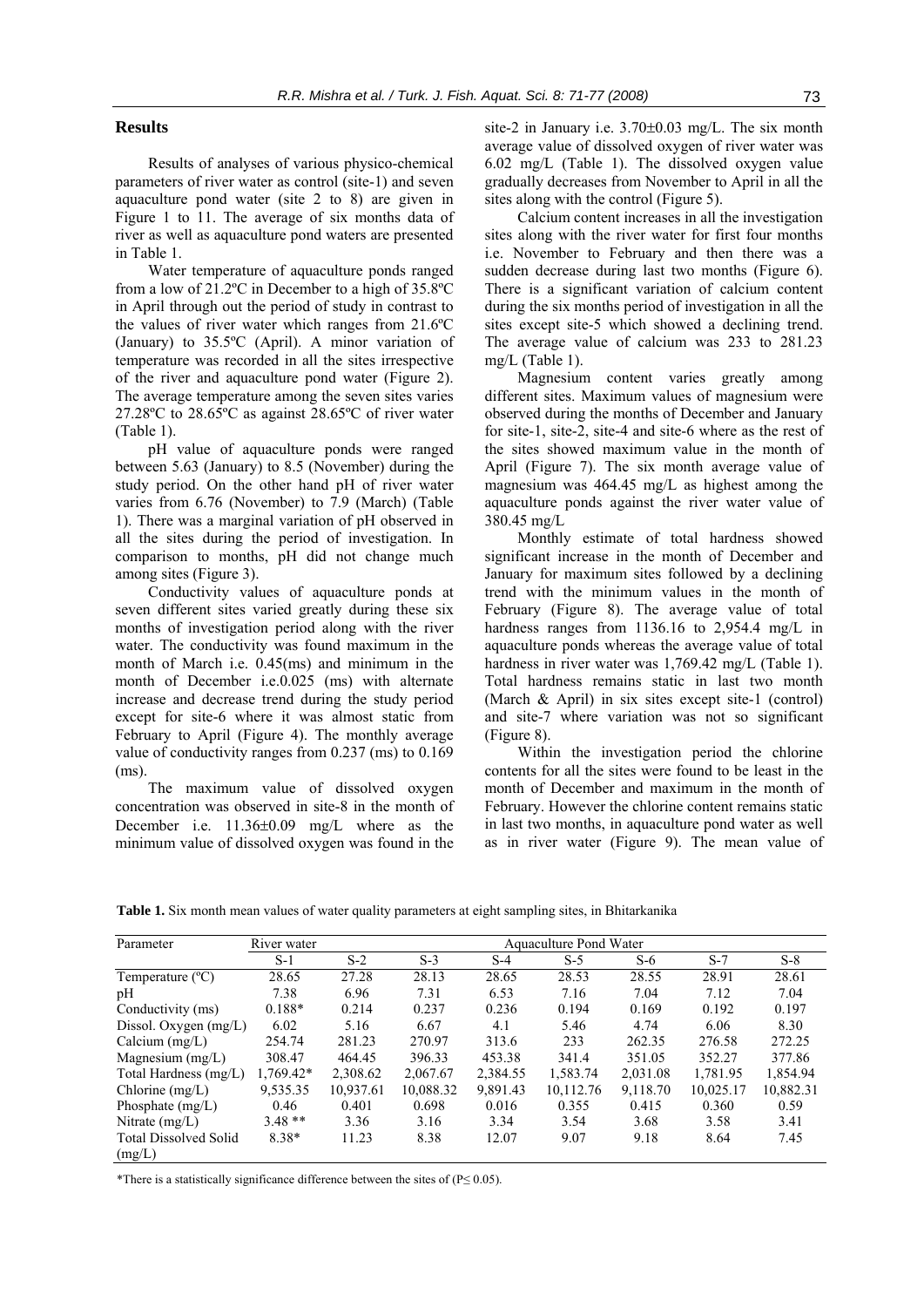

**Figure 2.** Monthly temperature values at eight sampling sites, in Bhitarkanika.



**Figure 4.** Monthly conductivity values at eight sampling sites, in Bhitarkanika.



**Figure 3.** Monthly pH values at eight sampling sites, in Bhitarkanika.



**Figure 5.** Monthly dissolved oxygen contents at eight sampling sites, in Bhitarkanika.



**Figure 6.** Monthly calcium contents at eight sampling sites, in Bhitarkanika.



Figure 7. Monthly magnesium contents at eight sampling sites, in Bhitarkanika.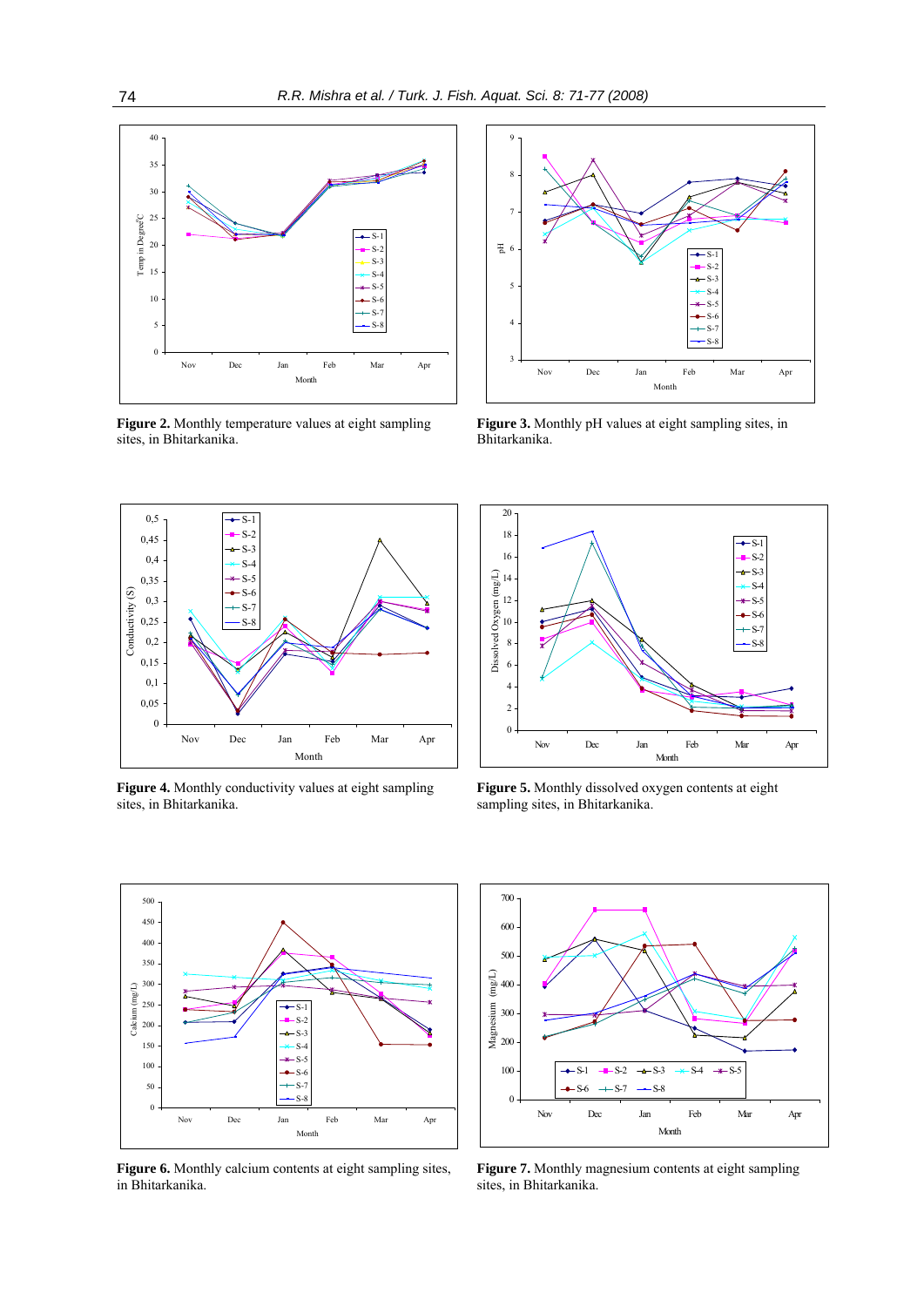

**Figure 8.** Monthly total hardness contents at eight sampling sites, in Bhitarkanika.

chlorine in river water was 9,535.35 mg/L against the maximum and minimum values of 10,937.61 mg/L and 9,118.70 mg/L respectively observed for aquaculture pond water (Table 1).

Among the aquaculture ponds phosphate content was found to be highest i.e. 1.193 mg/L in site 6 in the month of December where as the lowest value i.e. 0.02 mg/L was observed in the month of November in the same site. On the contrary the maximum and minimum value of phosphate content of river water was 1.08 mg/L and 0.14 mg/L respectively. The mean value of phosphate in river water was calculated to be 0.46 mg/L (Table 1). The Phosphate content becomes more or less static from January onwards in all the investigation sites through out the period of study (Figure 10).

Nitrate content of all the aquaculture sites along with river water showed gradual declining trend for first three months from November to January. There was however an increase in nitrate content during the month of February followed by a gradual decrease in all the sites for rest of the months of investigation. The average value of nitrate in river water was 3.3.48 mg/L (Table 1). The nitrate content showed a prominent variation in two consecutive months i.e. January and February but in rest two months prior to January and after February depicts a gradual declining value. It was further noticed that there was a wide range of variation of nitrate content in first month (November) as compared to last month (April) at all the sites. (Figure 11)

The value of Total dissolved solid showed alternately high and low value from November to March followed by apparently static for some sites and gradual increased value for others. The mean value of total dissolved solid in river water was 8.38 mg/L (Table 1). The total dissolved solid among the sites showed a narrow range of variation among all the months except the month of March where comparatively wide range of variation was observed (Figure 12).



**Figure 9.** Monthly chlorine content at eight sampling sites, in Bhitarkanika.

#### **Discussion**

The water of river Brahmani has been classified by the Central Board for prevention and control of water pollution as class "C" water from its origin to the point of emergence of distributaries in the coastal plains which means that, in this stretch the water should be suitable as the source of drinking water supply with conventional treatment followed by disinfection (not directly potable). From the emergence of the distributaries to the saline tidal limit, the water is classified as class "B" water that is suitable for outdoor bathing. Further down up to the Bay of Bengal, the water is classified as SW II class (commercial fishing and recreation–non contact). The water utilized for aquaculture in Bhitarkanika mangrove ecosystem is belonging to the SW II class. The result of physico-chemical parameters of aquaculture ponds were compared with the prescribed water quality standard given by Bureau of Indian Standard (BIS) and Pollution Control Board (PCB).

In India the temperature is quite high during the dry pre-monsoon season but with the advent of the southwest monsoon (June-September) water temperature reaches its lowest value (26°C) in August (Dwivedi *et al*., 1974). In the present study the observed values of temperature indicates that the water quality would not be affected by this parameter.

The pH of the aquaculture pond water samples varied from 5.63 to 8.5 over six months period of investigation. It can thus be concluded that the higher acidic value in some sites is due to the chemical additives applied to aquaculture pond with an objective of better production. In the present investigation it has been found that the pH of aquaculture pond water as well as river water (control) showed permissible limit of pH that has been prescribed by BIS and PCB. The high conductivity in the month of November may be due to high organic residue in the water body. As high temperature favours degradation of organic pollutants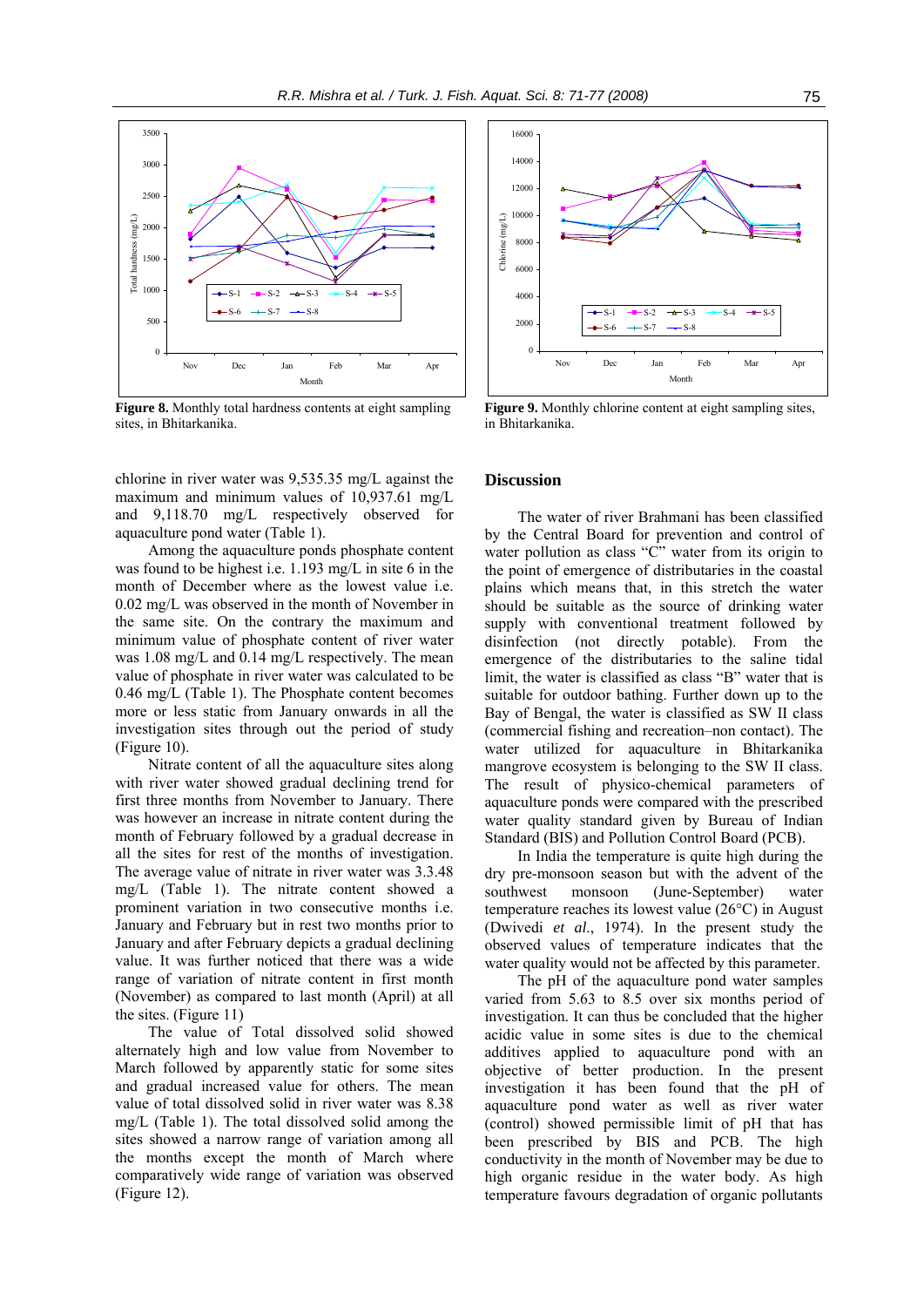

**Figure 10.** Monthly phosphate contents at eight sampling sites, in Bhitarkanika.



Figure 11. Monthly nitrate contents at eight sampling sites, in Bhitarkanika.



**Figure 12.** Monthly total dissolved solid contents at eight sampling sites, in Bhitarkanika.

thus it also increases the conductivity value in water bodies (Sarwar and Wazir, 1988).

Dissolved oxygen (DO) is one of the most important abiotic parameters influencing the life in the coastal environment. Normally high dissolved oxygen is encountered in unpolluted areas, while at polluted areas levels of DO is very low. Further depletion of DO to the level of anaerobia is the most critical manifestation of pollution (Lester, 1975). Dissolved oxygen concentrations were above 5 mg/L, which was adequate enough to support aquatic life. In the present investigation it has been found that the dissolved oxygen value is more in some sites. The high value of DO as compared to standard (4 mg/L) might be due to addition of chemicals like Oxyflow and mechanical aerators which is used to enhance shrimp production. The presence of chloride, where it does not occur naturally, indicates possible water pollution. Chloride does not affect plant and algal growth to a significant level. High chloride content could be attributed to the brackishness of the water as because it has a tendency to be salty being an estuary.

The higher value of chlorine observed in the present investigation may be due to contamination of inflow of wastes from terrestrial runoff or of anthropogenic in origin.

The monthly mean value of magnesium and calcium content in river water and aquaculture pond water differ from one another. In the present study it has been found that the aquaculture ponds has more value of calcium and magnesium than that of river water (control). The high value of calcium and magnesium in aquaculture ponds may be due to addition of lime nnnnnnnand pesticides in a objective for better production. Total hardness is mainly due the presence of ions like calcium  $(Ca^{++})$  and magnesium  $(Mg<sup>++</sup>)$ . Since the present study aquaculture pond water has more value of calcium and magnesium thus it indicates high value of total hardness. In the other hand the high value of total hardness in aquaculture ponds than river water may be due to exogenous and endogenous product formation in the aquaculture ponds.

The concentration of different forms of nitrogen